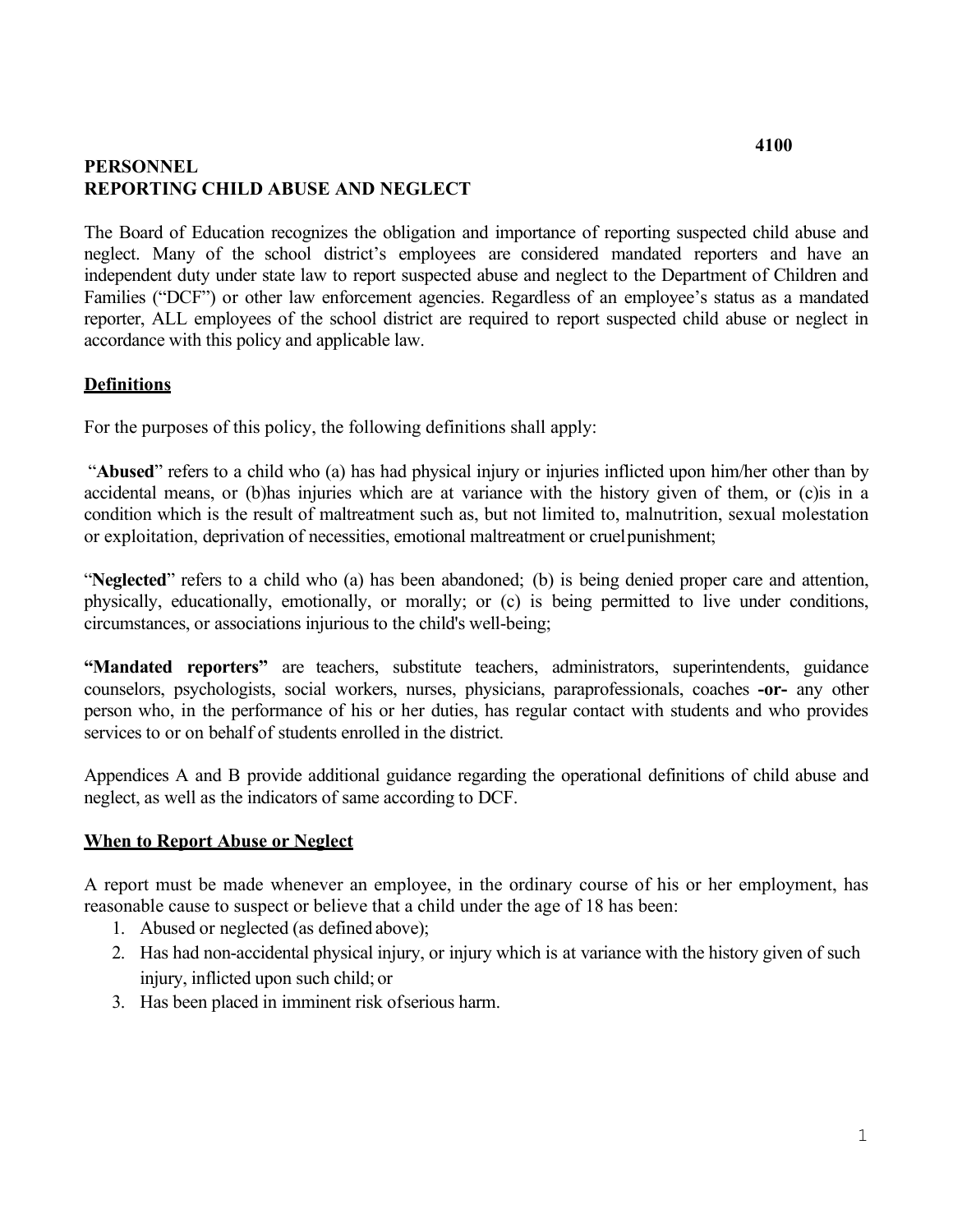## **Reporting Procedure for Mandated Reporters**

# **Oral Report to DCF within 12 hours**

 Superintendent of Schools or designee immediately after the oral report has been made. Mandated reporters must make an oral report by telephone (24 Hour Careline, 1-800-842-2288) or in person to the Department of Children and Families, or an appropriate law enforcement agency. as soon as practicable but not later than twelve (12) hours after having acquired reasonable cause to suspect or believe that a child has been abused or neglected. The employee shall notify the Building Principal and

# **Written Report to DCF within 48 hours**

Mandated reporters shall submit a written report to DCF within forty-eight (48) hours of making the oral report. The report shall be filed on form DCF-136 or other sufficient form provided by DCF. The reporter shall also provide a copy of the written report to the Building Principal and Superintendent of Schools, except when the Superintendent is the alleged perpetrator of the abuse or neglect. In making all written reports required under this policy, the reporter may use a form provided by DCF. Written reports of abuse or neglect by mandatory reporters shall include the following information, if known:

- the child's care; 1. The names and addresses of the child and his or her parents or other person responsible for
- 2. The age of the child;
- 3. The gender of the child;
- 4. The nature and extent of the child's injury or injuries, maltreatment or neglect;
- 5. The approximate date and time the injury or injuries, maltreatment orneglect occurred;
- 6. Information concerning any previous injuries to, maltreatment of or neglect to the child or his or her siblings;
- 7. The circumstances in which the injuries, maltreatment or neglect came to be known to the reporter;
- injuries, maltreatment or neglect; 8. The name of the person or persons suspected to be responsible for causing such injury or
- 9. The reasons such persons are suspected of causing such injury or injuries, maltreatment or neglect;
- suspected of causing an injury, maltreatment or neglect of a child; 10. Any information concerning any prior cases in which such person or persons have been
- 11. Whatever action, if any, was taken to treat, provide shelter or otherwise assist the child.

# **Cooperation with Investigation**

A person reporting child abuse or neglect shall provide any person authorized to conduct an investigation of child abuse or neglect with all information related to the investigation that is in the possession or control of the person reporting the abuse or neglect, except as expressly prohibited by state or federal law.

Notwithstanding the provisions of Connecticut General Statutes §10-151c, upon request and for the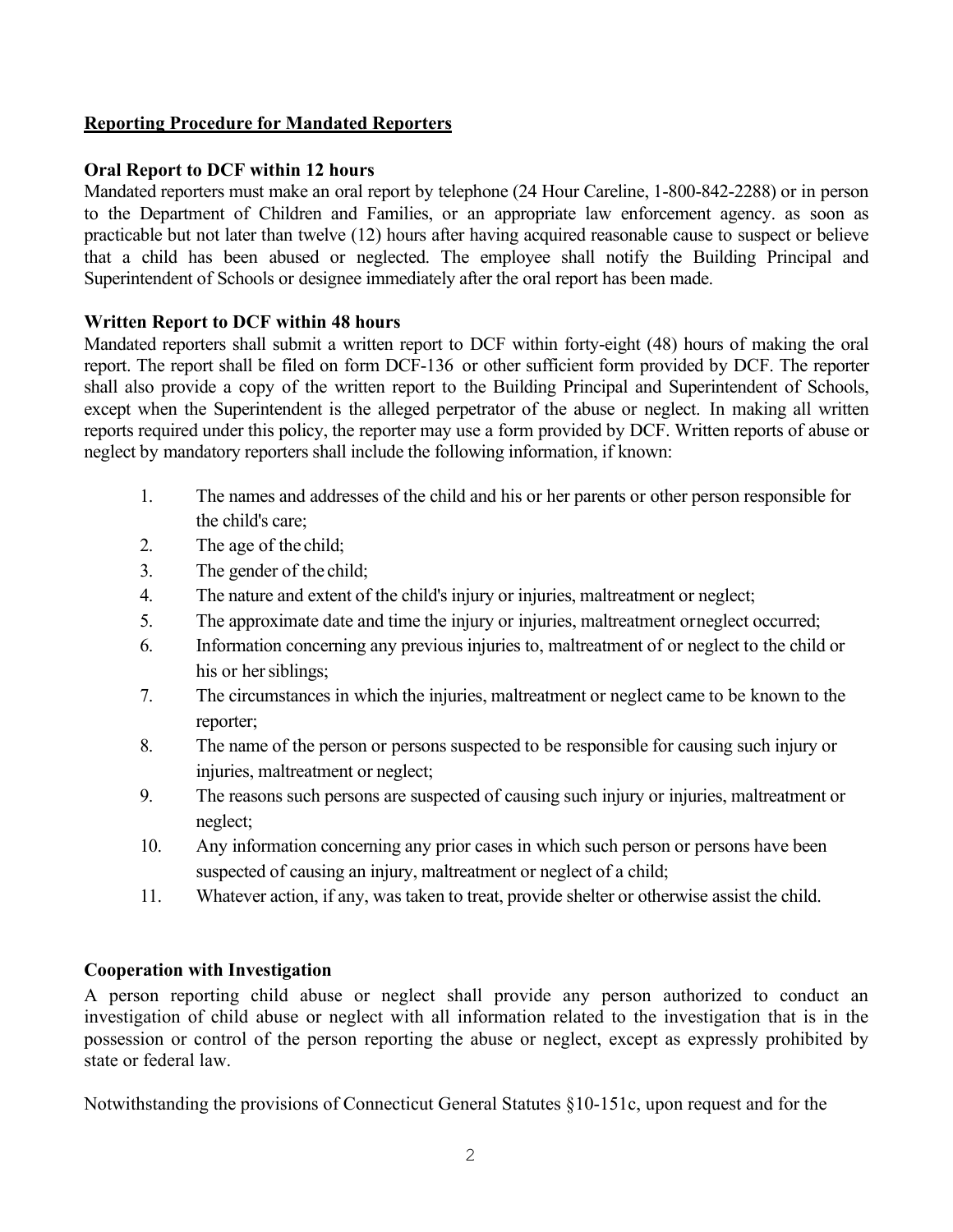board shall provide the Commissioner of DCF any records maintained or kept on file about said teacher. superintendent in a position requiring a certificate issued by the State Board of Education. purposes of an investigation of suspected child abuse or neglect by a teacher employed by the board, the Such records shall include, but not be limited to, supervisory records, reports of competence, personal character and efficiency maintained in such teacher's personnel file with reference to evaluation of performance as a professional employee of the board and records of personal misconduct. For the purpose of this requirement, "teacher" is defined as each certified professional employee below the rank of

## **Reporting Procedure for Employees who are NOT Mandated Reporters**

 neglect as soon as possible but not later than twelve (12) hours after the employee has reasonable cause to Employees of the school district who are not mandated reporters are required to report suspected abuse or suspect that a child has been abused or neglected. Such reports shall be made in writing to the Superintendent of Schools and the building administrator who shall act in accordance with his or her obligations as a mandated reporter.

Nothing in the reporting procedure outlined by this policy prevents employees who are not mandated reporters from also reporting suspected abuse or neglect directly to DCF or a law enforcement agency.

### **Procedures When a School Employee is the Alleged Abuser**

### **Notification of Parent or Guardian**

 Superintendent shall immediately notify the child's parent or other person responsible for the child's care that Whenever there is a report that a student has been abused or neglected by a school employee, the a report has been made.

## **Investigation by the Board of Education**

 The board of education shall permit and give priority to any investigation conducted by DCF or the The Superintendent of Schools shall conduct its investigation upon receipt of notice from the Commissioner appropriate law enforcement agency. The board may conduct its own investigation of the alleged abuse or neglect by a school employee provided that such investigation does not impede an investigation by DCF. of DCF or the appropriate law enforcement agency that the board's investigation will not interfere with the investigation of DCF or law enforcement.

 When investigating an allegation of abuse or neglect by a school employee, the Superintendent or designee shall endeavor to obtain, when possible, the consent of parents or guardians or other persons responsible for the care of the child, to interview the child. The investigation shall include an opportunity for the suspected perpetrator to be heard with regard to the alleged abuse or neglect. During the course of the investigation, the Superintendent of Schools may suspend the employee with pay or may place the employee on administrative leave with pay pending the outcome of theinvestigation.

 Schools may take disciplinary action against any school employee up to and including termination of Regardless of the outcome of any investigation by DCF or a law enforcement agency, the Superintendent of employment if the school district's investigation concludes that an employee engaged in abuse or neglect or otherwise violated the terms and conditions of employment.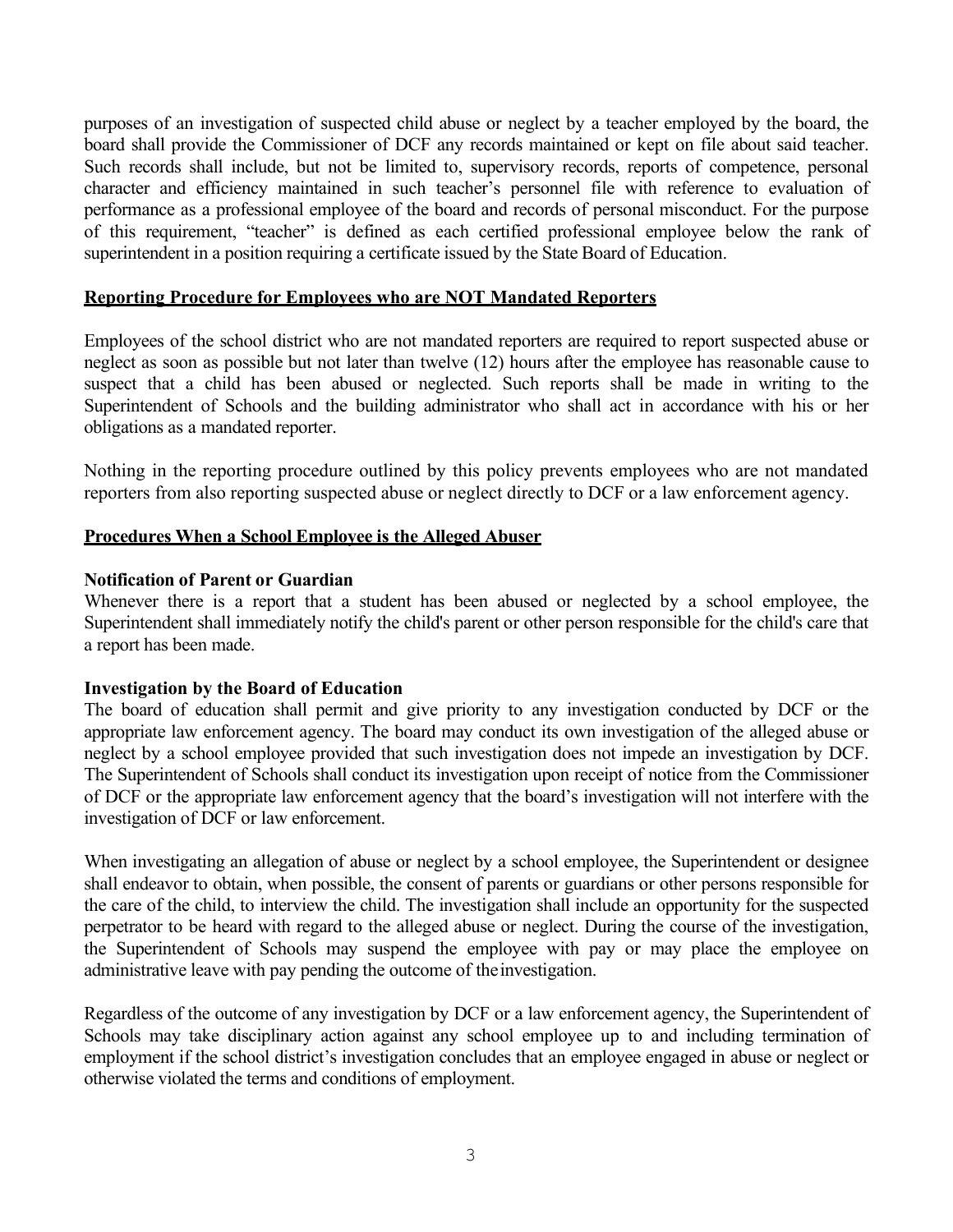## **Impact of DCF Finding of Abuse or Neglect by Certified Personnel**

 If DCF determines that there is reasonable cause to believe that a child has been abused or neglected by a Superintendent shall suspend such employee with pay and without termination of benefits, and, within suspension shall remain in effect until the board of education acts pursuant to §10-151 of the Connecticut representative within seventy-two (72) hours after such termination orresignation. school employee who holds a certificate, permit or authorization issued by the State Board of Education, or if DCF has recommended that such employee be placed on the DCF child abuse and neglect registry, the seventy-two (72) hours after issuance of the suspension, shall notify the board of education and the Commissioner of Education or his representative of the reasons for and conditions of the suspension. The General Statutes. The Superintendent shall also disclose those records provided by DCF concerning its investigation to the Commissioner of Education and the board of education or its attorney. If the contract of employment of such a certified school employee is terminated as the result of an investigation of abuse or neglect or the employee resigns, the Superintendent shall notify the Commissioner of Education or his

## **Impact of DCF Finding of Abuse or Neglect by Non-Certified Personnel**

 If DCF determines that there is reasonable cause to believe that a child has been abused or neglected by a non-certified school employee, the Superintendent of Schools or designee may take disciplinary action up to and including termination.

## **Training**

School employees who are mandated reporters and were hired on or after July 1, 2011 shall be required to complete a training program for the accurate and prompt identification and reporting of child abuse and neglect. School employees who are mandated reporters and were hired before July 1, 2011 are required to complete a refresher training program. All mandated reporters shall be required to complete the refresher training program at least once every three years.

 training programs, the Superintendent of Schools, at his or her discretion, may require other school Although only mandated reporters are legally required to complete abuse and neglect training and refresher employees to complete such training.

The training and refresher training programs shall be developed and made available by the Commissioner of DCF in accordance with applicable law.

## **Records and Documentation**

 All records pertaining to allegations, investigations or reports of child abuse or neglect by a school employee shall be maintained in a central location. Such records shall include any reports made to DCF. The Department of Education shall have access to such records.

The board shall keep records establishing that school employees have completed training and refresher training programs as required by law.

The board shall document the annual notification of this policy to school employees.

## **Retaliation Prohibited**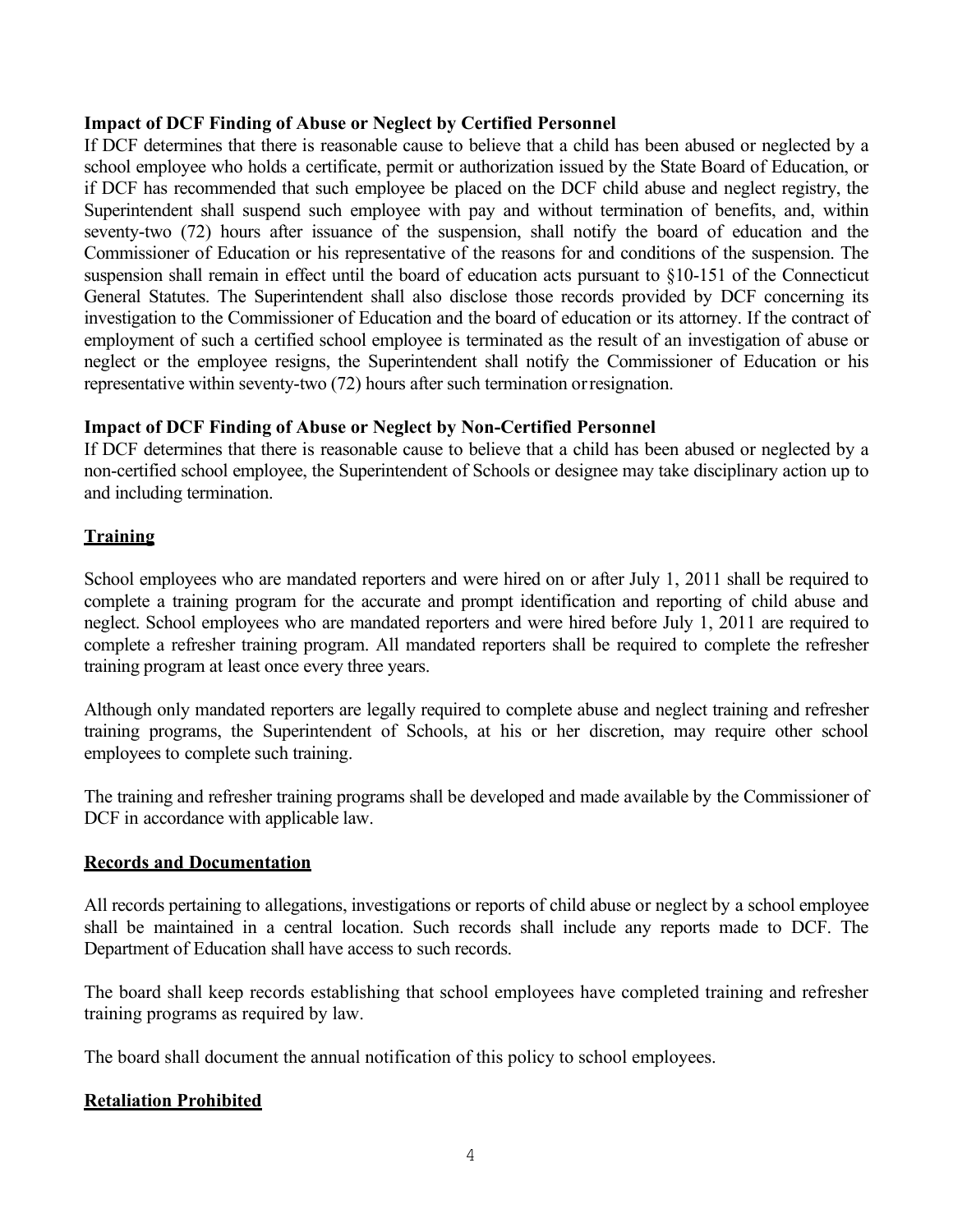obligations of applicable state law. Retaliation against a mandated reporter is prohibited. The Board will not discriminate, discharge or otherwise retaliate against an employee who acts in good faith to comply with this policy and the individual

## **Violation of this Policy**

 Employees who fail to report child abuse or neglect in a timely manner or otherwise violate the requirements of this policy and/or applicable law may face disciplinary action up to and including termination of employment.

## **Delegation of Authority**

 The Superintendent is authorized to delegate his or her responsibilities for receiving and making reports, notifying and receiving notification, and conducting investigations to a designee acting on his or her behalf.

## **Notification of Policy**

This policy shall be distributed annually to all school employees.

Legal References:

Connecticut General Statutes

 10-220 Duties of boards of education 10-151e Disclosure of teacher records for purposes of an investigation of child abuse and neglect. 10-220a In-service training. 10-221s Investigations of child abuse and neglect. Disciplinary action. 17a-101 *et seq.* Protection of children from abuse. Mandated reporters. 53a-65 Definitions

 "Model Policy for the Reporting of Child Abuse and Neglect," Connecticut Department of Children and Families.

Policy adopted:

 Bethlehem and Woodbury, Connecticut October 7, 2013 REGIONAL SCHOOL DISTRICT NO. 14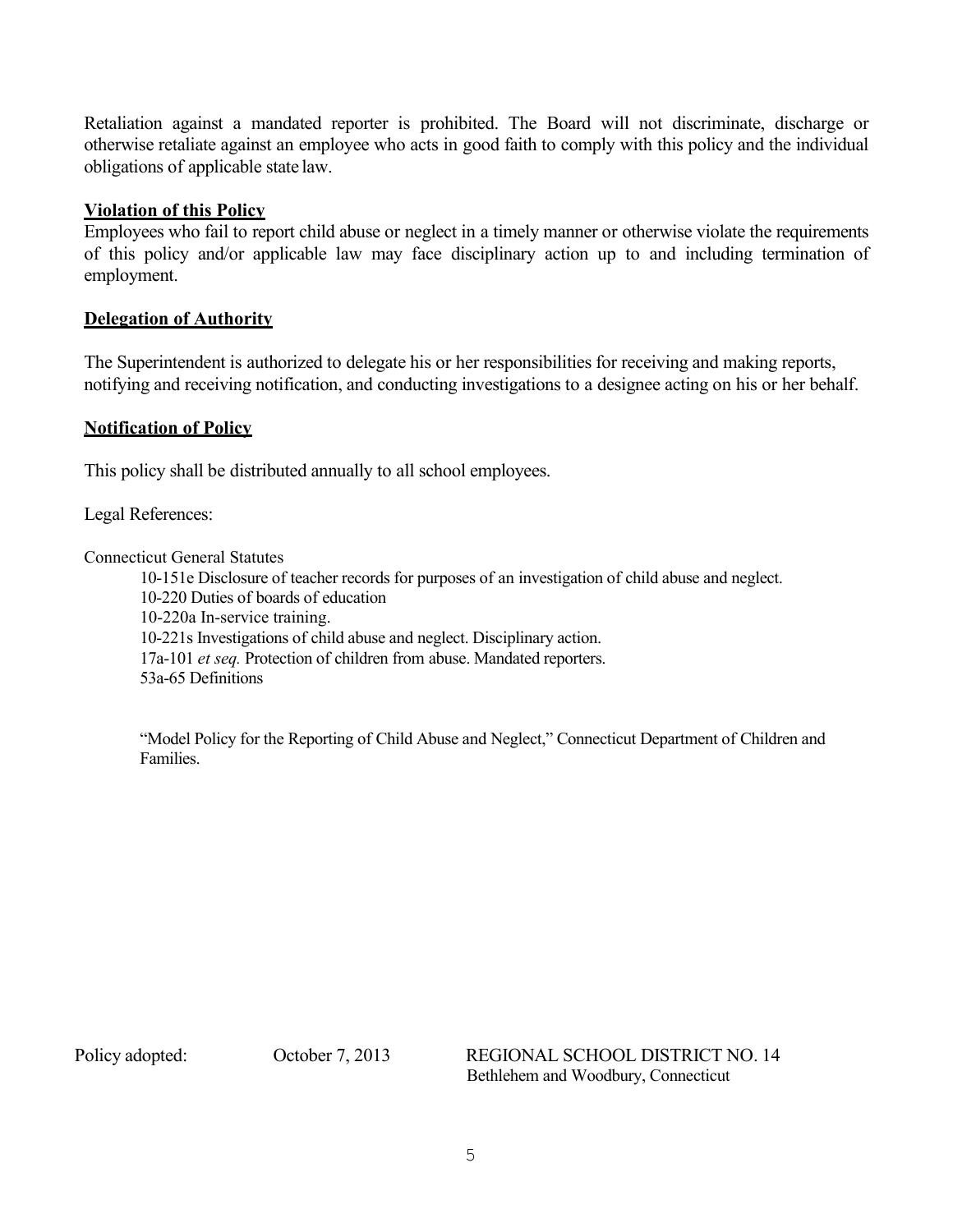### **APPENDIX A**

#### **Operational Definitions of Child Abuse and Neglect**

 definitions, evidence of abuse and/or neglect and examples of adverse impact indicators. The following operational definitions are working definitions and examples of child abuse and neglect as used by the Connecticut Department of Children and Families. The purpose of this policy is to provide consistency for staff in defining and identifying operational

For the purposes of these operational definitions,

- • child refers to any person under eighteen (18) years of age, or under twenty-one (21) years of age and in DCF care
- • a person responsible for a child's health, welfare or care means:
	- residential home, agency or institution or other person legally responsible under State law for the child's welfare in a residential setting; or any staff person providing out-of-home care, including center-based child day care, family day care, or group day care o the child's parent, guardian, foster parent, an employee of a public or private
- • a person given access to a child is a person who is permitted to have personal interaction with a child by the person responsible for the child's health, welfare or care or by a person entrusted with the care of a child for the purpose of education, child care, counseling, spiritual guidance, coaching, training, instruction, tutoring or mentoring.

 defined above may be classified as a perpetrator of child abuse and/or neglect. **Note:** Only a "child" as defined above may be classified as a victim of child abuse and/or neglect; only a "person responsible", "person given access", or "person entrusted" as

 seq., as amended by P.A. 11-93; §46b-120. **Legal References:** Connecticut General Statutes §17a-93; §17a-103a; §17a-101, et.

#### **Physical Abuse**

#### **A child may be found to have been physically abused who:**

- has been inflicted with physical injury or injuries other than by accidental means,
- • is in a condition which is the result of maltreatment such as, but not limited to, malnutrition, sexual molestation, deprivation of necessities, emotional maltreatment or cruel punishment, and/or
- has injuries at variance with the history given of them.

#### **Evidence of physical abuse includes:**

- bruises, scratches, lacerations
- burns, and/or scalds
- • reddening or blistering of the tissue through application of heat by fire, chemical substances, cigarettes, matches, electricity, scalding water, friction, etc.
- strains, displacements, hematomas, etc. • injuries to bone, muscle, cartilage, ligaments: fractures, dislocations, sprains,
- head injuries
- internal injuries
- death
- misuse of medical treatments or therapies
- • malnutrition related to acts of commission or omission by an established caregiver resulting in a child's malnourished state that can be supported by professional medical opinion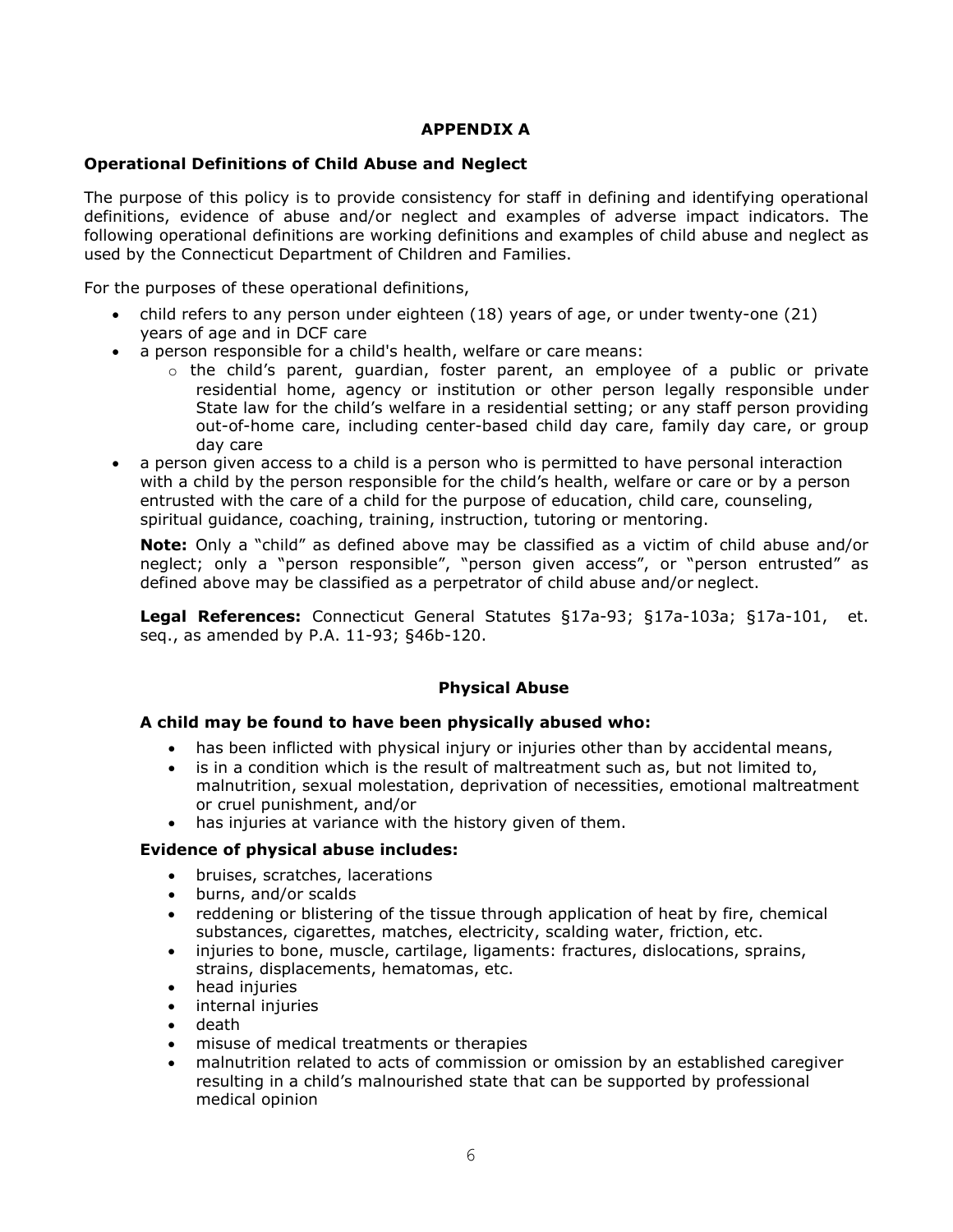- • deprivation of necessities acts of commission or omission by an established caregiver resulting in physical harm to child
- cruel punishment.

## **Sexual Abuse/Exploitation Sexual Abuse/Exploitation**

 Sexual Abuse/Exploitation is any incident involving a child's non-accidental exposure to sexual behavior.

Evidence of sexual abuse includes, but is not limited to the following:

- rape
- penetration: digital, penile, or foreign objects
- oral / genital contact
- • indecent exposure for the purpose of sexual gratification of the offender, or for purposes of shaming, humiliating, shocking or exerting control over the victim
- incest
- • fondling, including kissing, for the purpose of sexual gratification of the offender, or for purposes of shaming, humiliating, shocking or exerting control over the victim
- • sexual exploitation, including possession, manufacture, or distribution of child pornography. online enticement of a child for sexual acts, child prostitution, child-sex tourism, unsolicited inappropriate website obscene material sent to a child, or misleading domain name likely to attract a child to an
- • coercing or forcing a child to participate in, or be negligently exposed to, pornography and/or sexual behavior
- disease or condition that arises from sexual transmission
- • other verbal, written or physical behavior not overtly sexual but likely designed to "groom" a child for future sexual abuse.

Legal References: Federal Law 18 U.S.C. 2215 Sexual Exploitation of Children.

#### **Emotional Maltreatment-Abuse**

#### **Emotional Maltreatment-Abuse is:**

- act(s), statement(s), or threat(s), which
- has had, or is likely to have an adverse impact on the child; and/or
- interferes with a child's positive emotional development.

#### **Evidence of emotional maltreatment-abuse includes, but is not limited to, the following:**

- rejecting;
- degrading;
- • isolating and/or victimizing a child by means of cruel, unusual, or excessive methods of discipline; and/or
- exposing the child to brutal or intimidating acts or statements.

#### **Indicators of Adverse Impact of emotional maltreatment-abuse may include, but are not limited to, the following:**

- depression;
- withdrawal;
- low self-esteem:
- anxiety;
- fear;
- aggression/ passivity;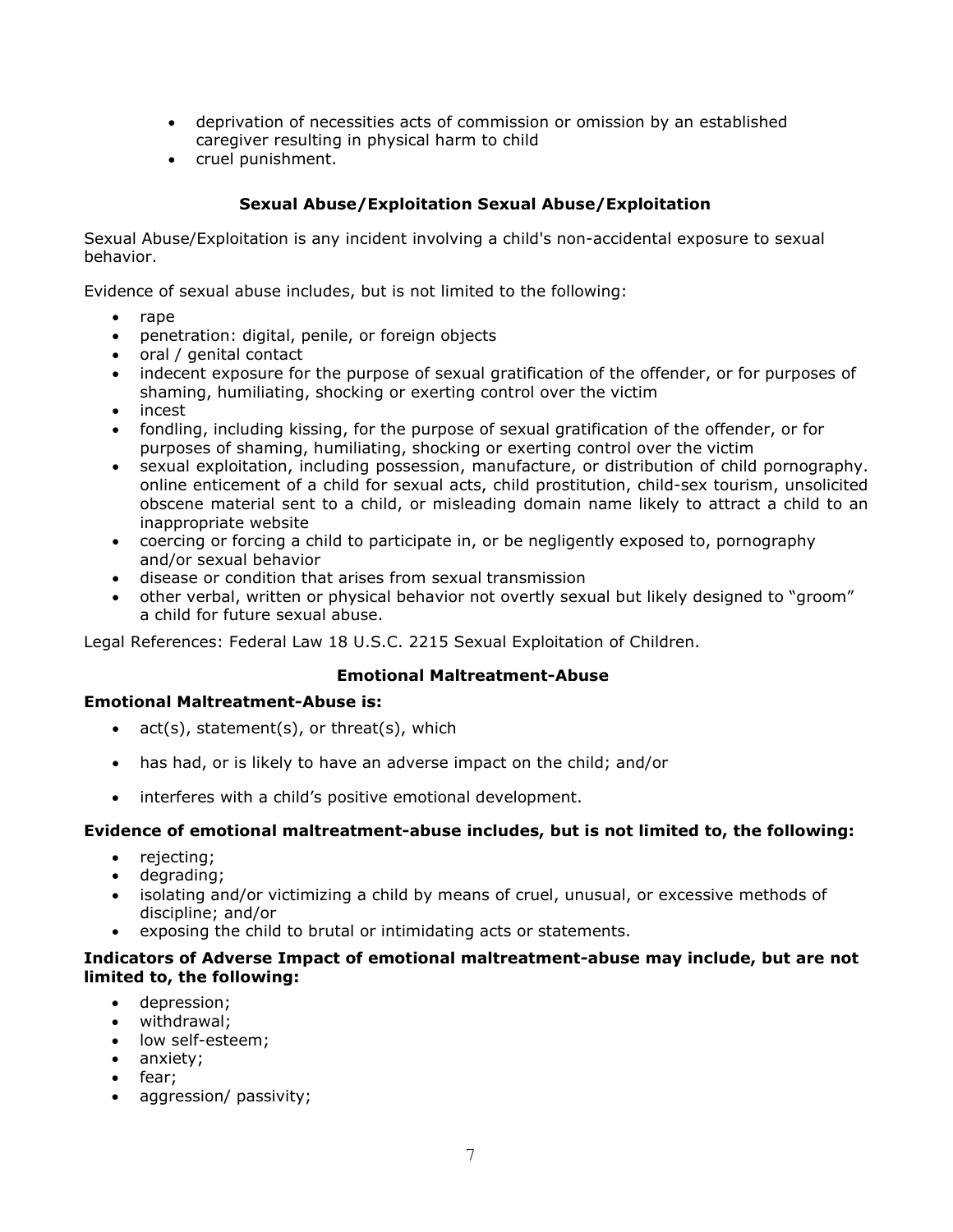- emotional instability;
- sleep disturbances;
- somatic complaints with no medical basis;
- inappropriate behavior for age or development;
- suicidal ideations or attempts;
- extreme dependence;
- academic regression;
- and/or trust issues.

### **Physical Neglect**

### **A child may be found neglected who:**

- has been abandoned;
- is being denied proper care and attention physically, educationally, emotionally, or morally;
- • is being permitted to live under conditions, circumstances or associations injurious to his well-being; and/or
- has been abused.

### **Evidence of physical neglect includes, but is not limited to:**

- inadequate food;
- malnutrition;
- inadequate clothing;
- inadequate housing or shelter;
- welfare or care; by a person given access to the child; or by a person entrusted with the child's care which adversely impacts the child; erratic, deviant, or impaired behavior by the person responsible for the child's health,
- • permitting the child to live under conditions, circumstances or associations injurious to his well-being including, but not limited to, the following:
	- $\circ$  substance abuse by caregiver, which adversely impacts the child physically
	- $\circ$  substance abuse by the mother of a newborn child and the newborn has a positive urine or meconium toxicology for drugs
	- $\circ$  psychiatric problem of the caregiver which adversely impacts the child physically
	- $\circ$  exposure to family violence which adversely impacts the child physically
		- • exposure to violent events, situations, or persons that would be reasonably judged to compromise a child's physical safety
		- • non-accidental, negligent exposure to drug trafficking and/or individuals engaged in the active abuse of illegal substances
		- • voluntarily and knowingly entrusting the care of a child to individuals who may be disqualified to provide safe care, e.g. persons who are subject to active protective or restraining orders; persons with past history of violent/drug/sex crimes; persons appearing on the Central Registry
		- non-accidental or negligent exposure to pornography or sexual acts
		- inability to consistently provide the minimum of child-caring tasks
		- inability to provide or maintain a safe living environment
	- o action/inaction resulting in death
	- o abandonment
	- o action/inaction resulting in the child's failure to thrive
	- o transience
	- o inadequate supervision: creating or allowing a circumstance in which a child is alone for an excessive period of time given the child's age and cognitive abilities
	- o holding the child responsible for the care of siblings or others beyond the child's ability
	- $\circ$  failure to provide reasonable and proper supervision of a child given the child's age and cognitive abilities.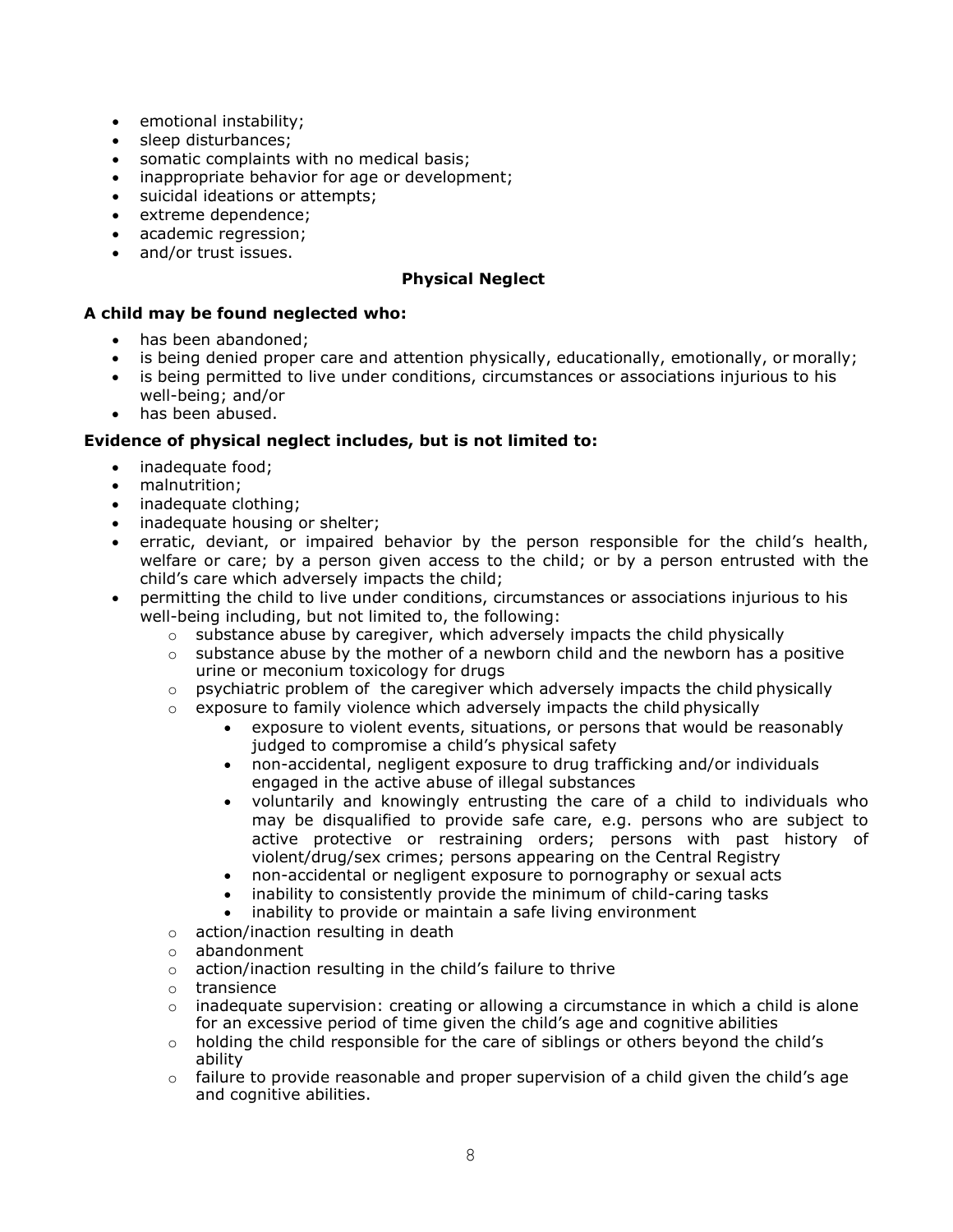**Note:** Inadequate food, clothing, or shelter or transience finding must be related to caregiver acts of omission or commission and not simply a function of poverty alone.

## **Medical Neglect**

 **Medical Neglect** is the unreasonable delay, refusal or failure on the part of the person responsible and/or maintain those services for necessary medical, dental or mental health care when such impact on the child. for the child's health, welfare or care or the person entrusted with the child's care to seek, obtain, person knows, or should reasonably be expected to know, that such actions may have an adverse

## **Evidence of medical neglect includes, but is not limited to:**

- • frequently missed appointments, therapies or other necessary medical and/or mental health treatments;
- life-threatening, acute or chronic medical or mental health conditions; and/or • withholding or failing to obtain or maintain medically necessary treatment from a child with
- • withholding medically indicated treatment from disabled infants with life threatening conditions.

 **Note:** Failure to provide the child with immunizations or routine well child care in and of itself does not constitute medical neglect.

## **Educational Neglect**

 Except as noted below, **Educational Neglect** occurs when, by action or inaction, the parent or person having control of a child five (5) years of age and older and under eighteen (18) years of age who is not a high school graduate

- fails to register the child in school
- • fails to allow the child to attend school or receive home instruction in accordance with CONN. GEN. STAT. §10-184
- • failure to take appropriate steps to ensure regular attendance at school if the child is registered.

## **Exceptions (in accordance with CONN. GEN. STAT. §10-184):**

 • A parent or person having control of a child may exercise the option of not sending the child or person having control of the child has registered the child at age five (5) or age (6) years and then does not allow the child to attend school or receive home instruction. to school at age five (5) or age six (6) years by personally appearing at the school district office and signing an option form. In these cases, educational neglect occurs if the parent

 **Note:** Failure to sign a registration option form for such a child is not in and of itself educational neglect.

 • A parent or person having control of a child sixteen (16) or seventeen (17) years of age appear at the school district office and sign a withdrawal form. may consent to such child's withdrawal from school. Such parent or person shall personally

•

## **Emotional Neglect**

 **Emotional Neglect** is the denial of proper care and attention, or failure to respond, to a child's affective needs by the person responsible for the child's health, welfare or care; by the person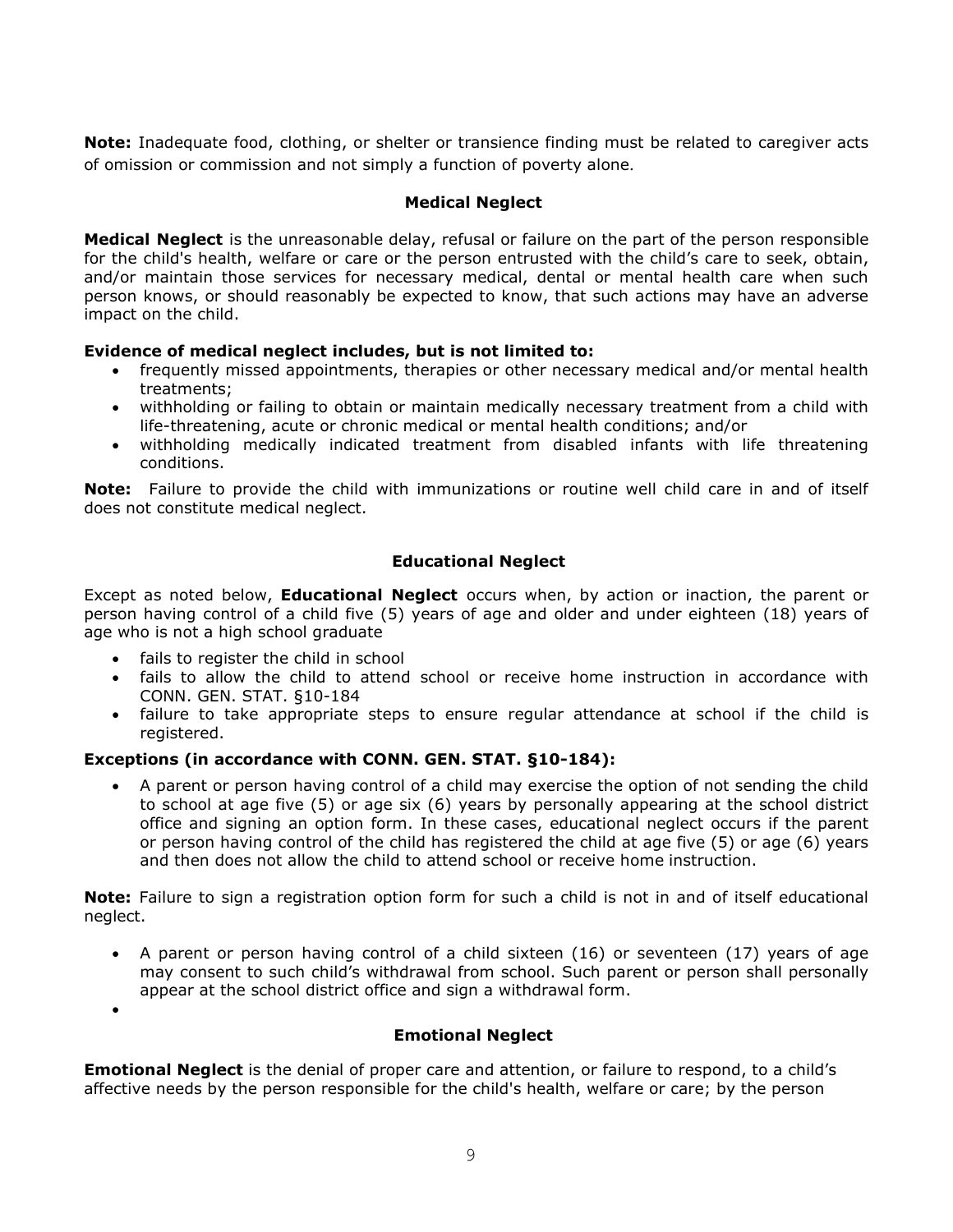given access to the child; or by the person entrusted with the child's care which has an adverse impact on the child or seriously interferes with a child's positive emotional development.

## **Evidence of emotional neglect includes, but is not limited to, the following:**

- inappropriate expectations of the child given the child's developmental level;
- failure to provide the child with appropriate support, attention and affection;
- • permitting the child to live under conditions, circumstances or associations; injurious to his well-being including, but not limited to, the following:
	- $\circ$  substance abuse by caregiver, which adversely impacts the child emotionally;
	- $\circ$  psychiatric problem of the caregiver, which adversely impacts the child emotionally; and
	- $\circ$  exposure to family violence which adversely impacts the child emotionally.

### **Indicators may include, but are not limited to, the following:**

- depression;
- withdrawal;
- low self-esteem;
- anxiety;
- fear;
- aggression/ passivity;
- emotional instability;
- sleep disturbances;
- somatic complaints with no medical basis;
- inappropriate behavior for age or development;
- suicidal ideations or attempts;
- extreme dependence;
- academic regression;
- trust issues.

#### **Moral Neglect**

 person entrusted with the child's care. **Moral Neglect:** Exposing, allowing, or encouraging the child to engage in illegal or reprehensible activities by the person responsible for the child's health, welfare or care or person given access or

## **Evidence of Moral Neglect includes but is not limited to:**

- stealing;
- using drugs and/or alcohol;
- and involving a child in the commission of a crime, directly or by caregiver indifference.

## **Appendix B**

## **INDICATORS OF CHILD ABUSE AND NEGLECT**

#### **Indicators of Physical Abuse HISTORICAL**

- Delay in seeking appropriate care after injury.
- No witnesses.
- Inconsistent or changing descriptions of accident by child and/or parent.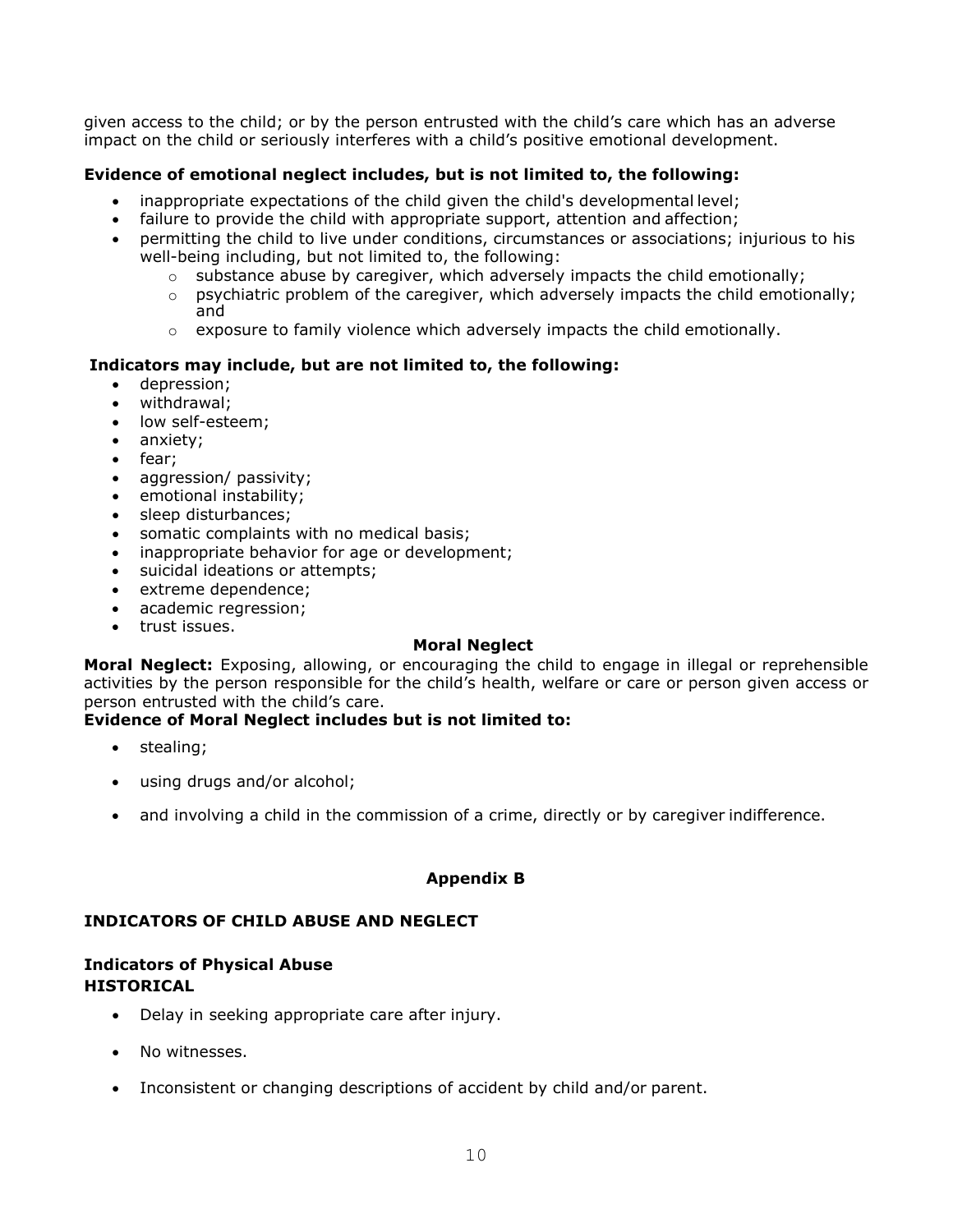- Child's developmental level inconsistent with history.
- History of prior "accidents".]
- Absence of parental concern.
- • Child is handicapped (physically, mentally, developmentally) or otherwise perceived as "different" by parent.
- Unexplained school absenteeism.
- History of precipitating crisis

## **PHYSICAL**

- Soft tissue injuries on face, lips, mouth, back, buttocks, thighs or large areas of the torso;
- Clusters of skin lesions; regular patterns consistent with an implement;
- Shape of lesions inconsistent with accidental bruise;
- Bruises/welts in various stages of healing;
- • Burn pattern consistent with an implement on soles, palms, back, buttocks and genitalia; symmetrical and/or sharply demarcated edges;
- Fractures/dislocations inconsistent with history;
- Laceration of mouth, lips, gums or eyes;
- Bald patches on scalp;
- Abdominal swelling or vomiting;
- Adult-size human bite mark(s);
- Fading cutaneous lesions noted after weekends or absences;
- Rope marks.

- Wary of physical contact with adults;
- Affection inappropriate for age
- Extremes in behavior, aggressiveness / withdrawal;
- Expresses fear of parents;
- Reports injury by parent;
- Reluctance to go home;
- Feels responsible (punishment "deserved");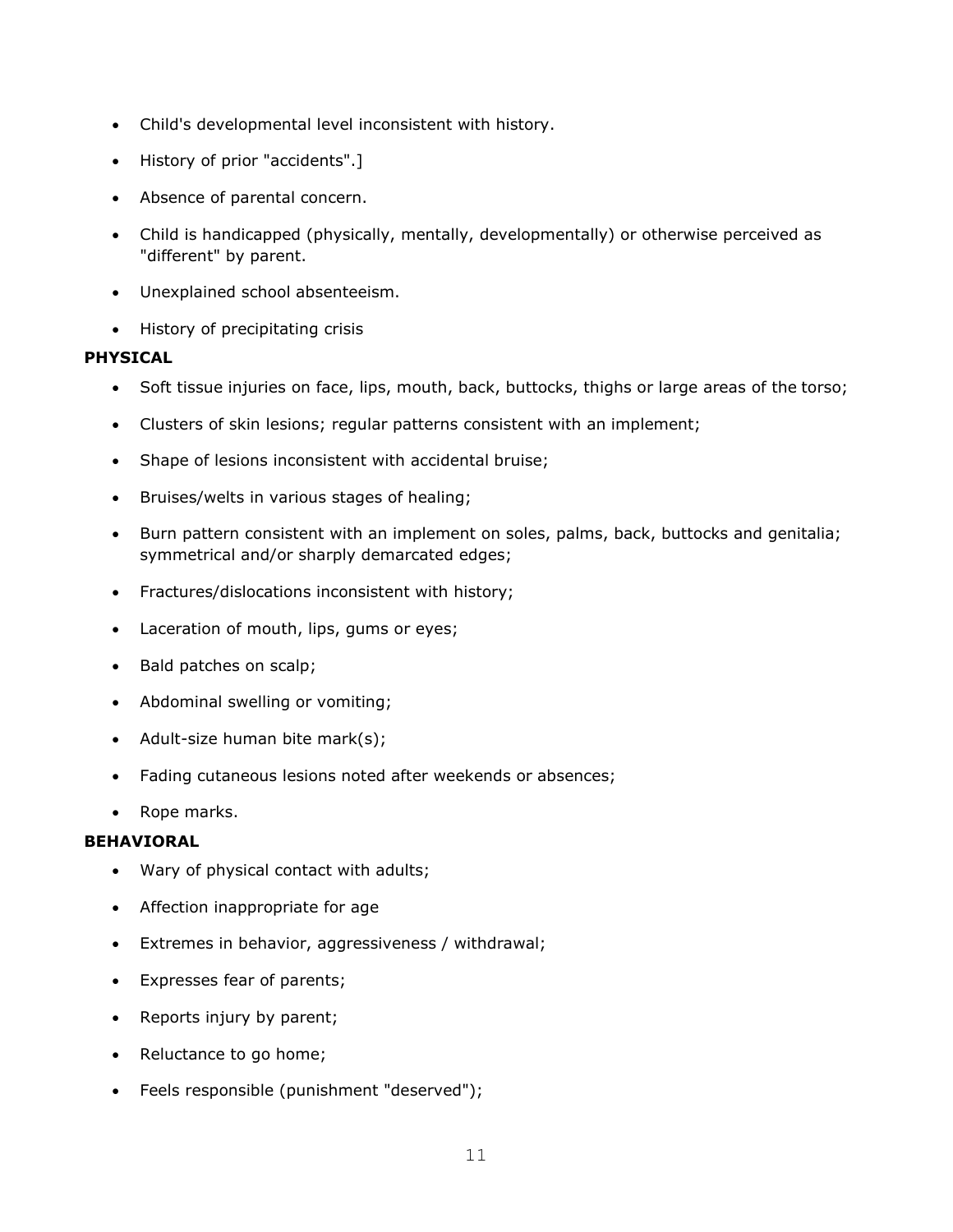- Poor self-esteem;
- Clothing covers arms and legs even in hot weather.

#### **Indicators of Sexual Abuse HISTORICAL**

- Vague somatic complaint;
- Excessive school absences;
- Inadequate supervision at home;
- History of urinary tract infection or vaginitis;
- Complaint of pain; genital, anal or lower back/abdominal;
- Complaint of genital itching;
- Any disclosure of sexual activity, even if contradictory.

#### **PHYSICAL**

- Discomfort in walking, sitting;
- Evidence of trauma or lesions in and around mouth;
- Vaginal discharge/vaginitis;
- Vaginal or rectal bleeding;
- Bruises, swelling or lacerations around genitalia, inner thighs;
- Dysuria;
- Vulvitis;
- Any other signs or symptoms of sexually transmitted disease;
- Pregnancy.

- Low self-esteem;
- Change in eating pattern;
- Unusual new fears;
- Regressive behaviors;
- Personality changes (hostile/aggressive or extreme compliance);
- Depression;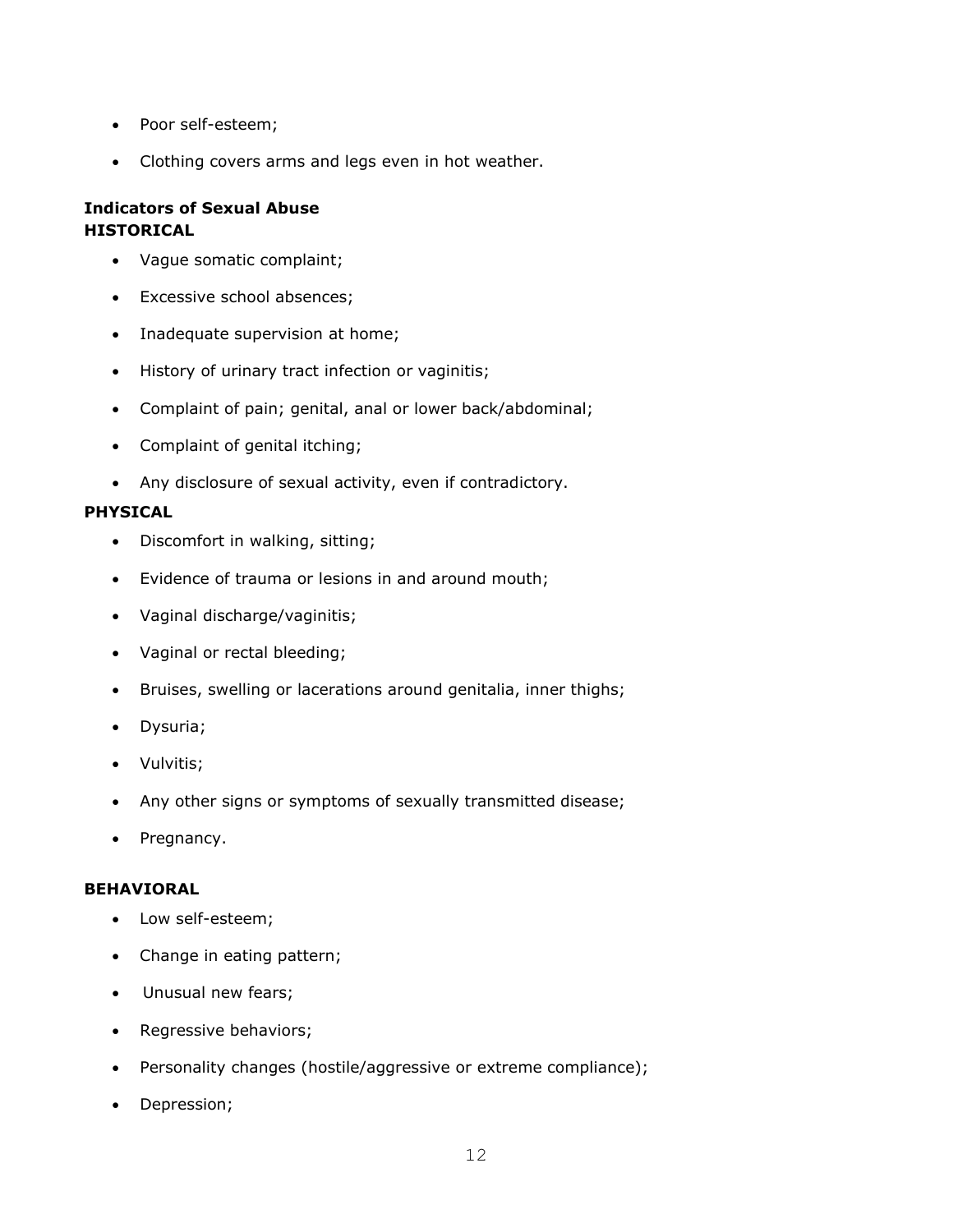- Decline in school achievement;
- Social withdrawal; poor peer relationship;
- Indicates sophisticated or unusual sexual knowledge for age;
- Seductive behavior, promiscuity or prostitution;
- Substance abuse;
- Suicide ideation or attempt;
- Runaway.

## **Indicators of Emotional Abuse HISTORICAL**

- Parent ignores/isolates/belittles/rejects/scapegoats child
- Parent's expectations inappropriate to child's development
- Prior episode(s) of physical abuse
- Parent perceives child as "different"

#### **PHYSICAL**

- (Frequently none);
- Failure to thrive;
- Speech disorder;
- Lag in physical development;
- Signs/symptoms of physical abuse.

- Poor self-esteem
- Regressive behavior (sucking, rocking, enuresis)
- Sleep disorders
- Adult behaviors (parenting sibling)
- Antisocial behavior;
- Emotional or cognitive developmental delay;
- Extremes in behavior overly aggressive/compliant;
- Depression;
- Suicide ideation/attempt.